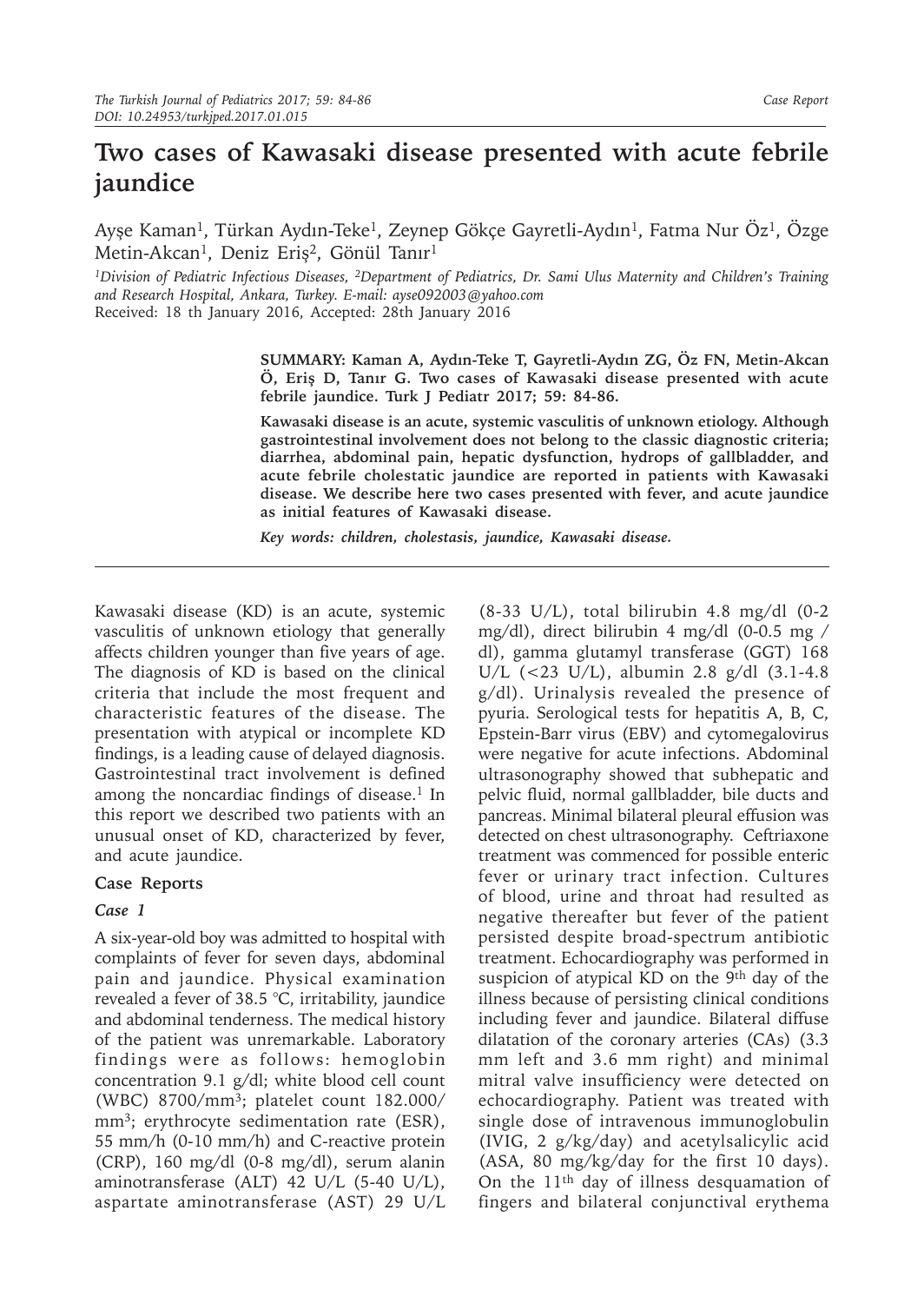had occurred. His fever resolved after IVIG treatment within 24 hours and bilirubin and GGT levels returned to normal levels. Repeated abdominal and chest ultrasonography revealed no pelvic or pleural fluid. After 8th day of high dose ASA treatment control echocardiography demonstrated an increase of CAs diameters (left 5.6 mm and right 3.5 mm). Low-molecularweight heparin (LMWH) was added to the treatment. He was discharged after 32 days of hospitalization with the antiaggregant dose of ASA (5 mg/kg/day) and LMWH. The dilated CAs gradually improved on repeated echocardiograhic investigations. A one year outpatient follow-up revealed no remarkable additional morbidity or recurrence of KD.

#### *Case 2*

A previously healthy 2.5-year-old boy was admitted to hospital with seven days of fever, swelling and redness of upper surface of foot. He had 39 °C fever, tenderness and indurative edema of feet and icter on physical examination. The medical history of the patient was unremarkable. Laboratory findings were as follows; hemoglobin 10.1 g/dl, WBC 22,400/ mm<sup>3</sup>, platelet count  $413,000/mm^3$ , ESR 145 mm/h, CRP 360 mg/dl, ALT 51 U/L, AST 44 U/L, total bilirubin 5.4 mg/dl, direct bilirubin 4.1 mg/dl, GGT 444 U/L. Urinalysis revealed the presence of pyuria. Cultures of blood, urine and throat were negative. Abdominal ultrasonography was normal. Serological tests for hepatitis A, B, C, EBV and cytomegalovirus were negative for acute infections. In light of the findings of fever for seven days and cholestasis without apperent causes, tenderness and indurative edema of feet, atypical KD was considered. The echocardiographic investigation that was performed on the second day of hospitalization demonstrated irregularity and dilatation of left CA ostia and mitral valve insufficiency. A single dose of IVIG  $(2 g)$ kg/day) and ASA (80 mg/kg/day, for the first 10 days) were administered. Thereafter, bilateral conjunctival erythema developed. After 24 hours of treatment, clinical and laboratory improvement was rapidly obtained with regression of fever and bilirubin levels. ASA was reduced to an antiaggregant dose after 10 days. The patient was discharged with sequela of mild left CA dilatation and minimal mitral valve insufficiency. A two month followup revealed no recurrence of fever or additional increase of CA diameters with antiaggregant dose of ASA.

## **Discussion**

Kawasaki disease is characterized by fever for at least five days and four or more of the following five major clinical features; bilateral nonexudative conjunctival injection, erythema of the lips and oral mucosa, changes in the extremities, polymorphous skin rash, and unilateral painless cervical lymphadenopathy.<sup>1,2</sup> The patients who do not fulfill the major diagnostic criteria yet having echocardiographic findings have been defined as incomplete KD and who present with atypical conditions have been defined as atypical KD.<sup>1</sup> Although our first case had none of these classical criteria, febrile cholestasis without an apparent cause was given rise to the diagnosis of KD. The second case had one of the classical criteria additionally.

Although gastrointestinal involvement does not belong to the classic diagnostic criteria; diarrhea, various degrees of abdominal pain, hepatic dysfunction, hydrops of gallbladder up to 15% of patients and acute febrile cholestatic jaundice are reported in patients with KD.<sup>1,3</sup> The presentation with acute febrile cholestasis are among the atypical KD. Hydrops of the gallbladder as an acute acalculous, noninflammatory condition can occur in infants and children. On the other hand, acute acalculous cholecystitis is uncommon in children and is usually caused by infection especially streptococci, *Staphylococcus aureus*, *Salmonella* spp*, Leptospira interrogans,* EBV, hepatitis A virus, *Ascaris* or *Giardia lamblia.* 4,5 Both of our patients had biochemical findings of acute cholestasis without the evidence of an enlarged, thick-walled gallbladder, without calculi on ultrasonographic investigation. Hepatotropic viral infections and drugs were also excluded. It was postulated that a vasculitis of KD by the inflammatory changes of liver and gallbladder, and obstructive mechanism with enlarged lymph nodes gave cause to cholestasis.6

In a study that reviewed acute febrile cholestatic jaundice, KD was found as the second most frequent (20%) cause among the 24 children. All of these patients had